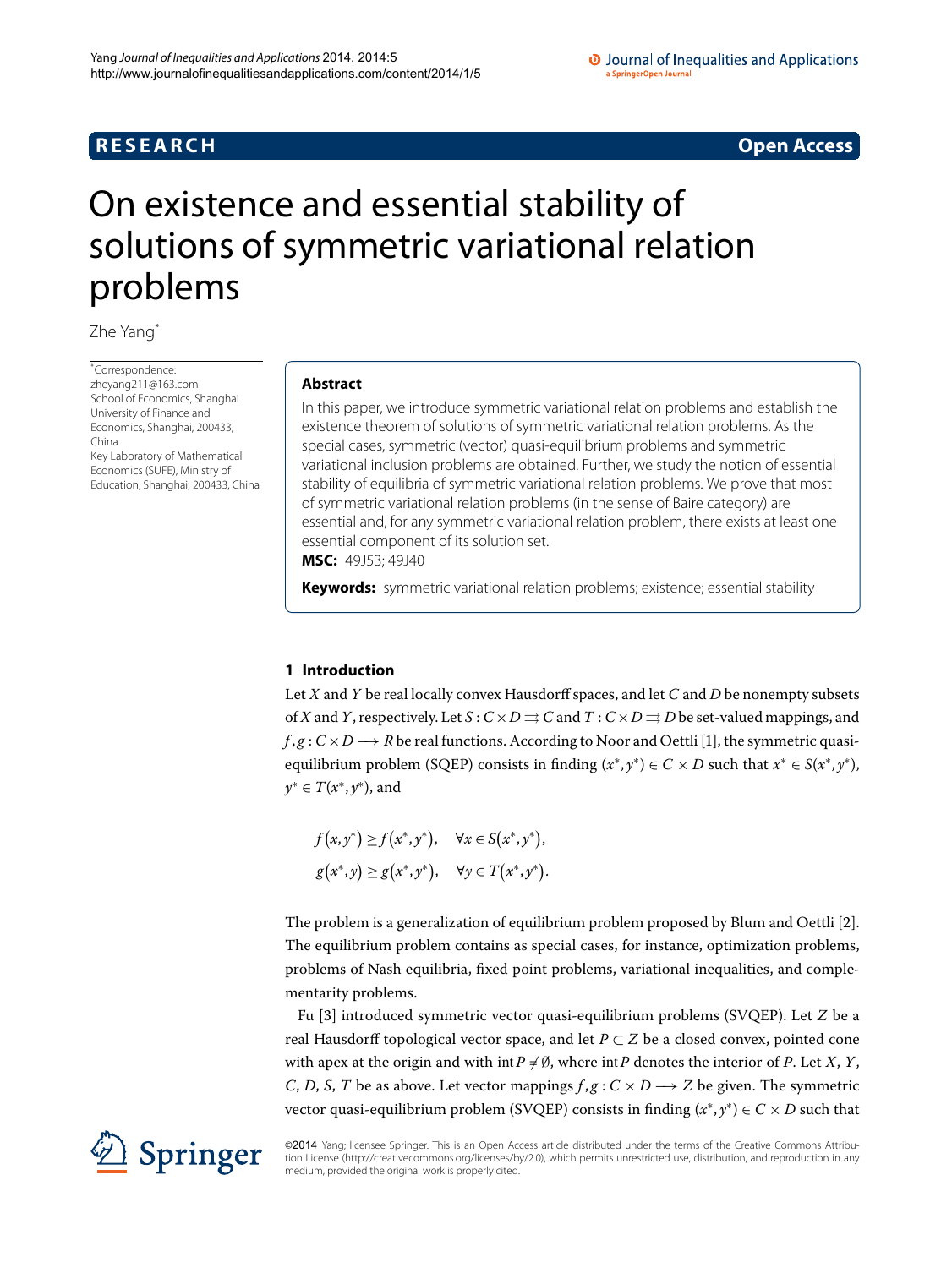$$
x^* \in S(x^*, y^*)
$$
,  $y^* \in T(x^*, y^*)$ , and

$$
f(x, y^*) - f(x^*, y^*) \notin -\inf P, \quad \forall x \in S(x^*, y^*),
$$

$$
g(x^*, y) - g(x^*, y^*) \notin -\inf P, \quad \forall y \in T(x^*, y^*).
$$

Farajzadeh [4] considered symmetric vector quasi-equilibrium problems in the Hausdorff topological vector space by means of a particular technique and answered an open question raised by Fu. The stability of the set of solutions for symmetric vector quasiequilibrium problems is discussed in  $[5-7]$  $[5-7]$  $[5-7]$ . Fakhar and Zafarani  $[8]$  introduced generalized symmetric vector quasi-equilibrium problems (GSVQEP). Let *X*, *Y*, *C*, *D*, *S*, *T*, *f* , *g* be as above. Let *P* be the set-valued mapping from *Z* to *Z* such that for every  $z \in Z$ ,  $P(z)$  is a pointed, closed and convex cone of *Z* with a nonempty interior int $P(z)$  and  $\theta : X \longrightarrow Z$ ,  $\eta: Y \longrightarrow Z$ . The generalized symmetric vector quasi-equilibrium problem (GSVQEP) consists in finding  $(x^*, y^*) \in C \times D$  such that  $x^* \in S(x^*, y^*)$ ,  $y^* \in T(x^*, y^*)$ , and

$$
f(x, y^*) - f(x^*, y^*) \notin -\inf P(\eta(y^*)), \quad \forall x \in S(x^*, y^*),
$$
  

$$
g(x^*, y) - g(x^*, y^*) \notin -\inf P(\theta(x^*)), \quad \forall y \in T(x^*, y^*).
$$

It is well known that the equilibrium problems are unified models of several problems, namely, optimization problems, saddle point problems, variational inequalities, fixed point problems, Nash equilibrium problems *etc*. Recently, Luc [9] introduced a more general model of equilibrium problems, which is called a variational relation problem (in short, VR). The stability of the solution set of variational relation problems was studied in  $[10, 11]$  $[10, 11]$ . Further studies of variational relation problems have been done. Lin and Wang [12[\]](#page-12-1) studied simultaneous variational relation problems (SVR) and related applications. Balaj and Luc [\[](#page-12-2)13] introduced mixed variational relation problems (MR), and established existence of solutions to a general inclusion problem. Particular cases of variational inclusions and intersections of set-valued mappings were also discussed in [14]. Balaj and Lin [15[\]](#page-12-4) brought forward generalized variational relation problems (GVR), and obtained an existence theorem of the solutions for a variational relation problem. An existence theorem for a variational inclusion problem, a KKM theorem and an extension of the well-known Ky Fan inequality have been established as particular cases. Lin and Ansari [\[](#page-12-5)16] introduced a system of quasi-variational relations and established the existence of solutions of SQVP by means of the maximal element theorem for a family of multivalued mappings.

Agarwal *et al.* [17] presented a unified approach in studying the existence of solutions for two types of variational relation problems, which encompass several generalized equilibrium problems, variational inequalities and variational inclusions investigated in the recent literature. Balaj and Lin [\[](#page-12-7)] established existence criteria for the solutions of two very general types of variational relation problems. Moreover, Luc *et al.* [] established two main existence conditions for solutions of variational relation problems without convexity, and Pu and Yang  $[20-22]$  studied variational relation problems without the KKM property and on Hadamard manifolds.

Motivated and inspired by research works mentioned above, in this paper, we introduce symmetric variational relation problems, and study the existence and essential stability of solutions of symmetric variational relation problems. The results of this paper improve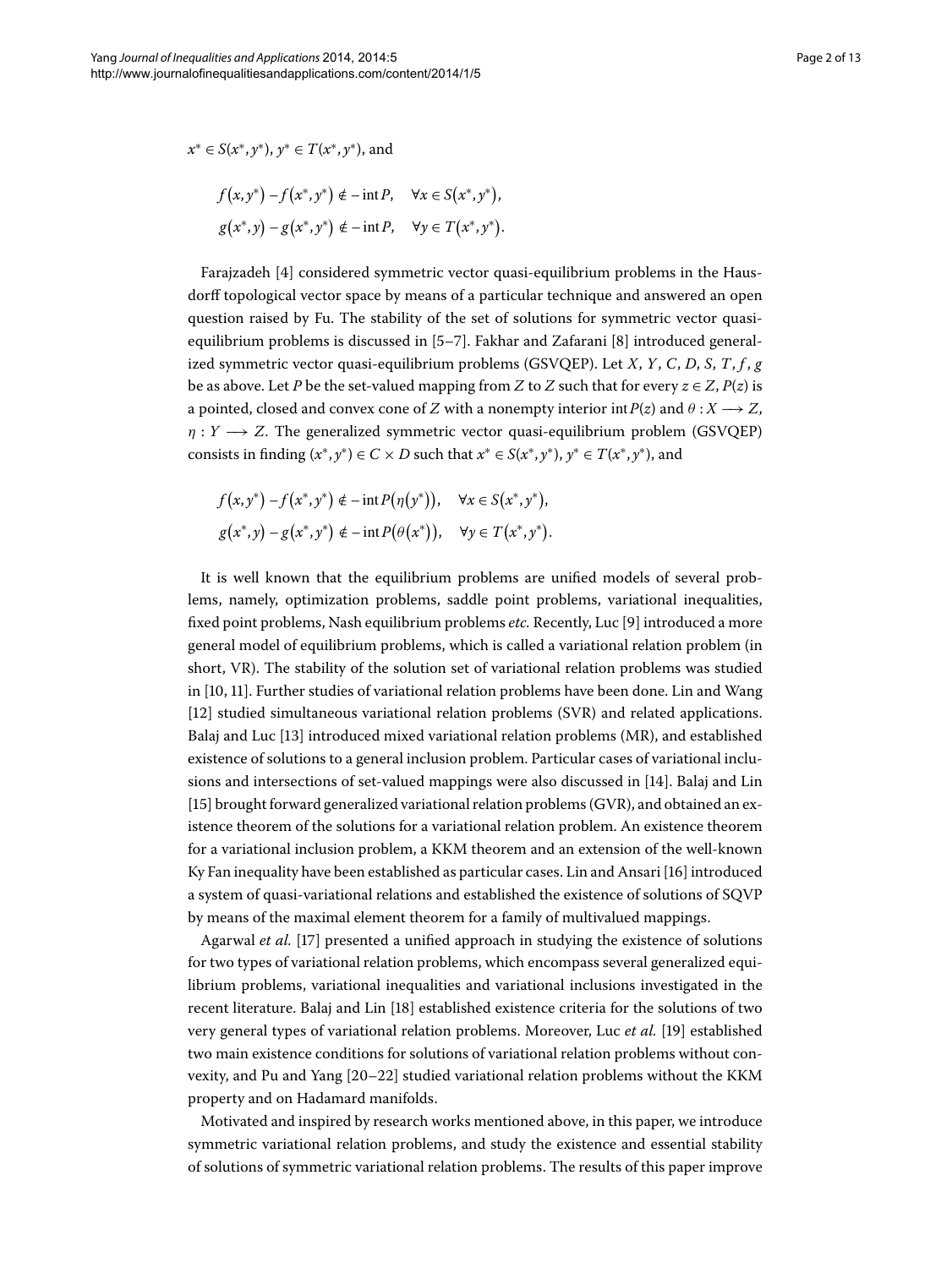and generalize several known results on variational relation problems and symmetric (vector) quasi-equilibrium problems.

#### **2 Symmetric variational relation**

Let *X*, *Y* be two nonempty, compact and convex subsets of two normed linear spaces, respectively. Let  $S: X \times Y \rightrightarrows X$  and  $T: X \times Y \rightrightarrows Y$  be set-valued mappings, and  $R(x, y, u)$ ,  $Q(x, y, v)$  be two relations linking  $x, u \in X$  and  $y, v \in Y$ . The symmetric variational relation problem consists in finding  $(x^*, y^*) \in X \times Y$  such that  $x^* \in S(x^*, y^*)$ ,  $y^* \in T(x^*, y^*)$ , and

<span id="page-2-1"></span>
$$
R(x^*, y^*, x) \text{ holds}, \quad \forall x \in S(x^*, y^*),
$$
  
 
$$
Q(x^*, y^*, y) \text{ holds}, \quad \forall y \in T(x^*, y^*).
$$

<span id="page-2-0"></span>We recall first some known results concerning set-valued mappings for later use.

<span id="page-2-2"></span>**Lemma 2.1** (17.35, 5.35 of [23]) (i) *Assume that X is a topological space*, *Y is a locally convex space, and a correspondence*  $f : X \rightrightarrows Y$  *is upper semicontinuous at some point*  $x_0 \in Y$ *X*. *If the set cl*(*cof*( $x_0$ )) *is compact, then the closed convex hull correspondence clcof* : *X*  $\Rightarrow$ *Y* is upper semicontinuous at  $x_0$ . (ii) *In a completely metrizable locally convex space, the closed convex hull of a compact set is compact*.

**Lemma 2.2** (5.29 of [23]) *Let*  $A_1, \ldots, A_n$  *be nonempty and compact subsets of the Hausdorff*  $topological$  linear space. Then  $co(\bigcup_{i=1}^n A_i)$  is compact.

**Lemma 2.3** Let A be a nonempty and compact subset of the compact normed linear *space E*, *and let*  $B \supset A$  *be open in E*. *Then clcoA*  $\subset$  *coB*.

*Proof* Since  $B \supseteq A$  is open in *E*, *coB* is also open. Then, for any  $x \in A$ , there exists an open convex neighborhood  $V(x)$  of *x* such that  $x \in V(x) \subset cUV(x) \subset coB$ . Since *A* is nonempty and compact, there is a finite subset  $\{x_1, \ldots, x_n\}$  of *A* such that

$$
A\subset \bigcup_{i=1}^n V(x_i)\subset \bigcup_{i=1}^n cl V(x_i)\subset coB,
$$

which implies that

$$
coA\subset co\left(\bigcup_{i=1}^n clV(x_i)\right)\subset coB.
$$

<span id="page-2-3"></span>Since  $clV(x_i)$  is compact for any  $i \in \{1, ..., n\}$  $i \in \{1, ..., n\}$  $i \in \{1, ..., n\}$ , by Lemma 2.2,  $co(\bigcup_{i=1}^n clV(x_i))$  is compact. Hence

$$
c\n \text{LcoA} \subset \text{cloc}\left(\bigcup_{i=1}^n \text{clV}(x_i)\right) = \text{co}\left(\bigcup_{i=1}^n \text{clV}(x_i)\right) \subset \text{coB}.
$$

The following theorem is the main result of this paper.

#### **Theorem 2.1** Assume that

- (i) *X*, *Y are two nonempty*, *compact and convex subsets of two normed linear spaces*;
- (ii) *S*, *T are continuous with nonempty convex compact values*;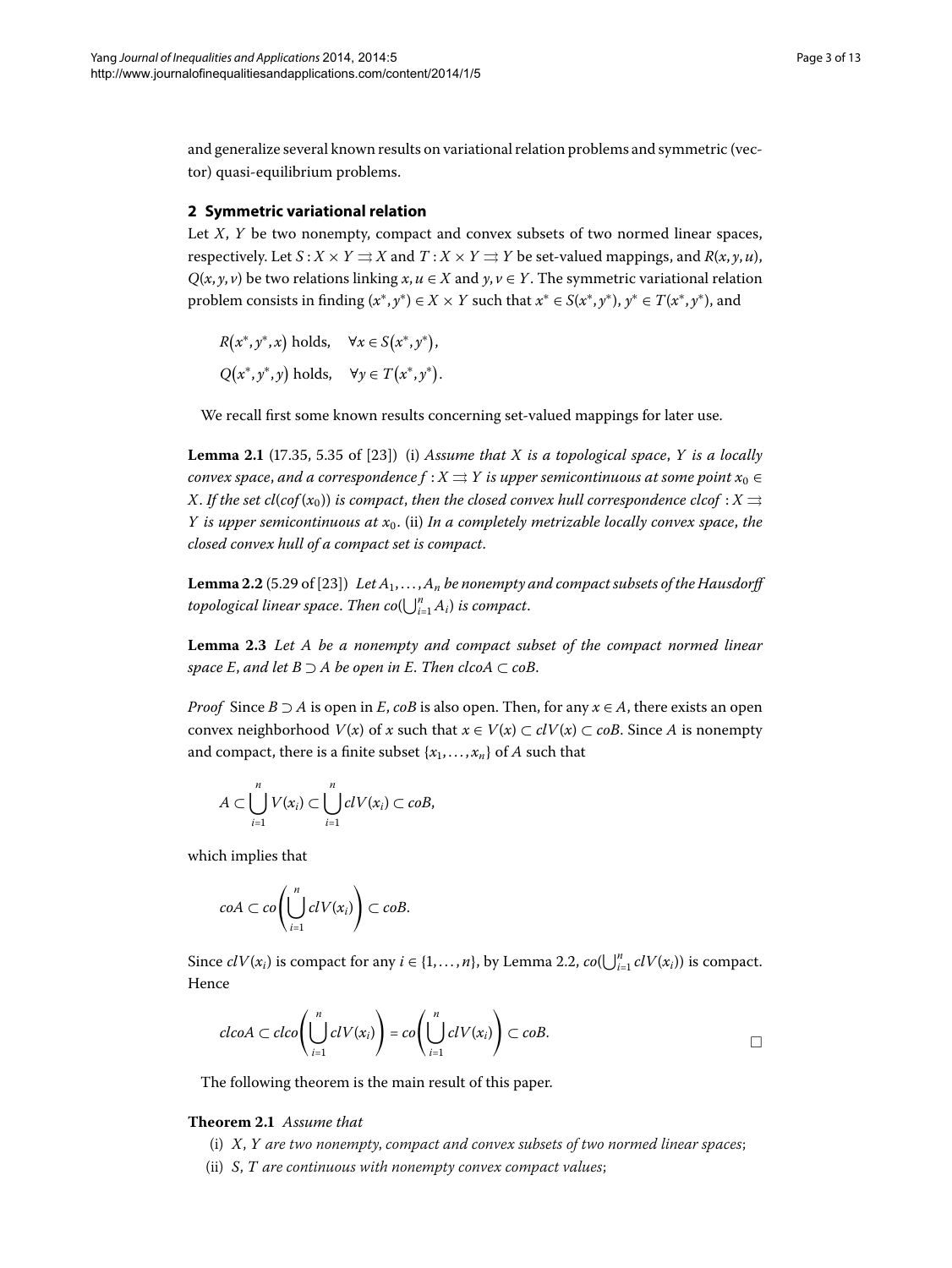- (iii)  $R(\cdot, \cdot, \cdot)$  and  $Q(\cdot, \cdot, \cdot)$  are closed;
- (iv) *for any*  $y \in Y$ , *any finite subset*  $\{x_1, \ldots, x_n\}$  *of X and any*  $x \in co\{x_1, \ldots, x_n\}$ , *there is*  $i \in \{1, \ldots, n\}$  *such that*  $R(x, y, x_i)$  *holds*;
- (v) *for any*  $x \in X$ , *any finite subset*  $\{y_1, \ldots, y_n\}$  *of*  $Y$  *and any*  $y \in co\{y_1, \ldots, y_n\}$ , *there is*  $i \in \{1, \ldots, n\}$  *such that*  $Q(x, y, y_i)$  *holds.*

*Then the symmetric variational relation problem has at least one solution*.

*Proof* Firstly, denote

$$
Gr(R) = \{(x, y, u) \in X \times Y \times X | R(x, y, u) \text{ holds}\},\
$$

$$
Gr(Q) = \{(x, y, v) \in X \times Y \times Y | Q(x, y, v) \text{ holds}\}.
$$

Then *Gr*(*R*) and *Gr*(*Q*) are closed in  $X \times Y \times X$  and  $X \times Y \times Y$ , respectively. Next, define two mappings  $f: X \times Y \times X \longrightarrow \mathbb{R}$  and  $g: X \times Y \times Y \longrightarrow \mathbb{R}$  by

$$
f(x, y, u) = d_1((x, y, u), Gr(R)),
$$
  

$$
g(x, y, v) = d_2((x, y, v), Gr(Q)),
$$

where  $d_1$  and  $d_2$  are the distance on  $X \times Y \times X$  and  $X \times Y \times Y$ , respectively. Then (i)  $f, g$ are continuous; (ii)  $f(x, y, u) = 0$  if and only if  $R(x, y, u)$  holds, and  $g(x, y, v) = 0$  if and only if  $Q(x, y, v)$  holds; (iii)  $f(x, y, u) \ge 0$  for any  $(x, y, u) \in X \times Y \times X$ , and  $g(x, y, v) \ge 0$  for any  $(x, y, v) \in X \times Y \times Y$ .

Now, define the mappings  $H: X \times Y \rightrightarrows X$  and  $F: X \times Y \rightrightarrows Y$  by

$$
H(x, y) = \left\{ u \in S(x, y) | f(x, y, u) = \max_{u' \in S(x, y)} f(x, y, u') \right\},\
$$

$$
F(x, y) = \left\{ v \in Q(x, y) | g(x, y, v) = \max_{v' \in Q(x, y)} g(x, y, v') \right\}.
$$

Since *S*, *T* are continuous with nonempty convex compact values, and *f* , *g* are continuous, it follows from the well-known Berge maximum theorem that *H* and *F* are upper semicontinuous with nonempty compact values[.](#page-2-1) By Lemma 2.1, *clcoH* and *clcoF* are upper semicontinuous with nonempty convex compact values. Thus, define the mapping  $\varphi$  : *X* × *Y*  $\Rightarrow$  *X* × *Y* by

$$
\varphi(x,y) = clcoH(x,y) \times clcoF(x,y).
$$

By the well-known Fan-Glicksberg fixed point theorem, there exists  $(x^*, y^*) \in X \times Y$  such that  $(x^*, y^*) \in \varphi(x^*, y^*)$ , *i.e.*,

$$
x^* \in clcoH(x^*, y^*) \subset S(x^*, y^*),
$$
  

$$
y^* \in clcoF(x^*, y^*) \subset T(x^*, y^*).
$$

Suppose that the result is false, without loss of generality, there is  $u_0 \in S(x^*, y^*)$  such that  $R(x^*, y^*, u_0)$  does not hold. Then  $f(x^*, y^*, u_0) > 0$ . By the definition of *H*, we have

$$
f(x^*, y^*, u) \ge f(x^*, y^*, u_0) > 0
$$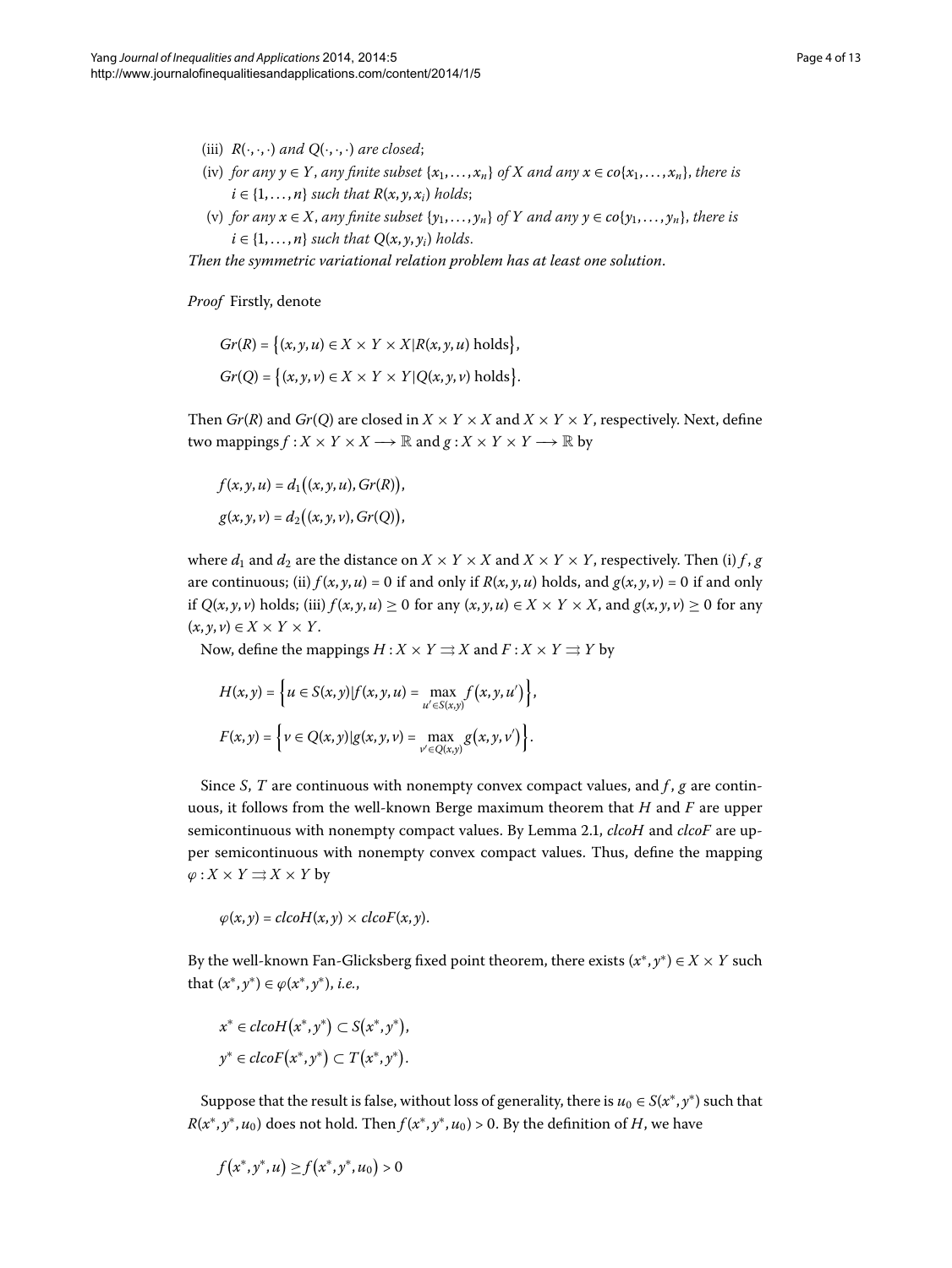for any  $u \in H(x^*, y^*)$ , *i.e.*,

$$
H(x^*,y^*) \subset \{u \in X : R(x^*,y^*,u) \text{ does not hold}\}.
$$

Since  $R(\cdot, \cdot, \cdot)$  is closed,  $\{u \in X : R(x^*, y^*, u)$  does not hold} is open in *X*. By Lemma 2.3,

$$
clcoH(x^*,y^*) \subset co\{u \in X : R(x^*,y^*,u) \text{ does not hold}\}.
$$

Since  $x^* \in clcH(x^*, y^*)$ ,  $x^* \in c\circ\{u \in X : R(x^*, y^*, u)\}$  does not hold}, *i.e.*, there is a finite subset  $\{u_1, \ldots, u_n\} \subset \{u \in X : R(x^*, y^*, u) \text{ does not hold} \}$  such that  $x^* \in co\{u_1, \ldots, u_n\}$ . By condition (iv), there is  $i_0 \in \{1, ..., n\}$  such that  $R(x^*, y^*, u_{i_0})$  holds, which contradicts the fact that  $R(x^*, y^*, u_i)$  does not hold for any  $i \in \{1, ..., n\}$ . This completes the proof. □

**Remark 2[.](#page-2-3)1** By Theorem 2.1, we obtain the following typical examples.

(1) Let  $f: X \times Y \longrightarrow \mathbb{R}$  and  $g: X \times Y \longrightarrow \mathbb{R}$  be two real-valued functions. Define the variational relations *R*, *Q* as follows:

 $R(x, y, u)$  holds if and only if  $f(x, y) \le f(u, y)$ ; *Q*(*x*, *y*, *v*) holds if and only if  $g(x, y) \le g(x, v)$ .

The symmetric quasi-equilibrium problem (SQEP) consists in finding  $(x^*, y^*) \in X \times Y$ such that  $x^*$  ∈ *S*( $x^*$ ,  $y^*$ ),  $y^*$  ∈ *T*( $x^*$ ,  $y^*$ ), and

$$
f(x, y^*) \ge f(x^*, y^*), \quad \forall x \in S(x^*, y^*),
$$
  

$$
g(x^*, y) \ge g(x^*, y^*), \quad \forall y \in T(x^*, y^*).
$$

By virtue of Theorem 2[.](#page-2-3)1, problem (SQEP) has at least one solution.

(2) Let *X*, *Y*, *S*, *T* be as above, *Z* be a real Hausdorff topological vector space, and  $P \subset Z$ be a closed convex, pointed cone with apex at the origin and with  $\text{int } P \neq \emptyset$ , where  $\text{int } P$ denotes the interior of *P*. Let vector mappings  $f, g: C \times D \longrightarrow Z$  be given. Define the variational relations *R*, *Q* as follows:

 $R(x, y, u)$  holds if and only if  $f(u, y) - f(x, y) \notin -\inf P$ ;

*Q*(*x*, *y*, *v*) holds if and only if *g*(*x*, *v*) − *g*(*x*, *y*)  $\notin$  − int*P*.

The symmetric vector quasi-equilibrium problem (SVQEP) consists in finding  $(x^*, y^*) \in$ *X* × *Y* such that  $x^*$  ∈ *S*( $x^*$ ,  $y^*$ ),  $y^*$  ∈ *T*( $x^*$ ,  $y^*$ ), and

$$
f(x, y^*) - f(x^*, y^*) \notin -\inf P, \quad \forall x \in S(x^*, y^*),
$$
  

$$
g(x^*, y) - g(x^*, y^*) \notin -\inf P, \quad \forall y \in T(x^*, y^*).
$$

By virtue of Theorem 2[.](#page-2-3)1, problem (SVQEP) has at least one solution.

(3) Let *X*, *Y*, *S*, *T* be as above, *Z* be a real Hausdorff topological vector space,  $A, A'$ :  $X \times Y \times X \rightrightarrows Z$  and  $B', B: X \times Y \times Y \rightrightarrows Z$  be two multivalued mappings. Define the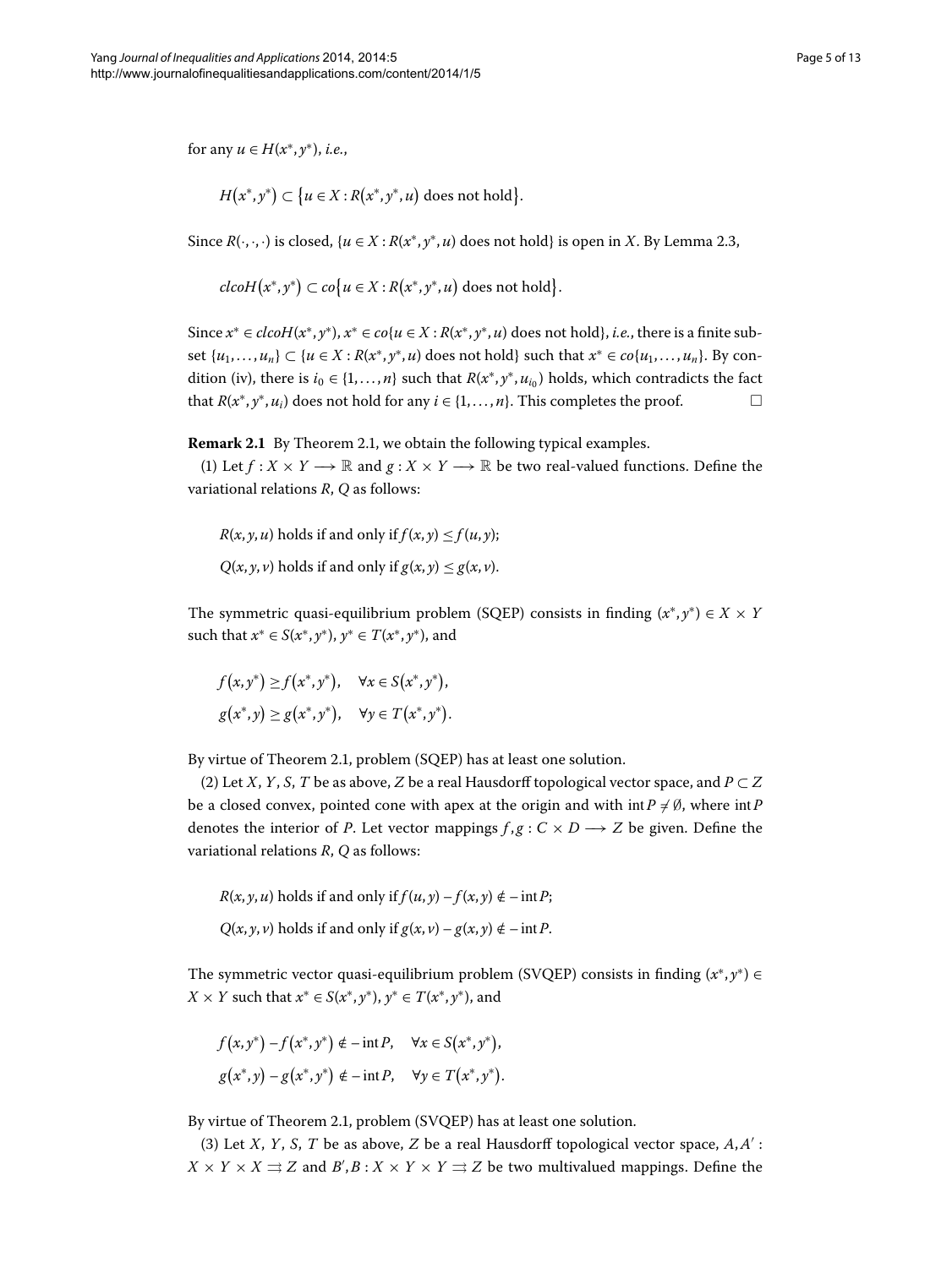variational relations *R*, *Q* as follows:

$$
R(x, y, u)
$$
 holds if and only if  $A(x, y, u) \subset B(x, y, u)$ ;

*Q*(*x*, *y*, *v*) holds if and only if *A*<sup> $'$ </sup>(*x*, *y*, *v*) ⊂ *B*<sup> $'$ </sup>(*x*, *y*, *v*).

The symmetric variational inclusion of type (I) consists in finding  $(x^*, y^*) \in X \times Y$  such that *x*<sup>∗</sup> ∈ *S*(*x*<sup>∗</sup>, *y*<sup>∗</sup>), *y*<sup>∗</sup> ∈ *T*(*x*<sup>\*</sup>, *y*<sup>\*</sup>), and

$$
A(x^*, y^*, u) \subset B(x^*, y^*, u), \quad \forall u \in S(x^*, y^*),
$$
  
 
$$
A'(x^*, y^*, v) \subset B'(x^*, y^*, v), \quad \forall v \in T(x^*, y^*).
$$

By virtue of Theorem 2[.](#page-2-3)1, the symmetric variational inclusion of type  $(I)$  has at least one solution.

(4) Define the variational relations  $R$ ,  $Q$  as follows:

$$
R(x, y, u)
$$
 holds if and only if  $A(x, y, u) \cap B(x, y, u) \neq \emptyset$ ;

$$
Q(x, y, v)
$$
 holds if and only if  $A'(x, y, v) \cap B'(x, y, v) \neq \emptyset$ .

The symmetric variational inclusion of type (II) problem consists in finding  $(x^*, y^*) \in X \times Y$ *Y* such that  $x^*$  ∈ *S*( $x^*$ ,  $y^*$ ),  $y^*$  ∈ *T*( $x^*$ ,  $y^*$ ), and

$$
A(x^*,y^*,u) \cap B(x^*,y^*,u) \neq \emptyset, \quad \forall u \in S(x^*,y^*),
$$
  
 
$$
A'(x^*,y^*,v) \cap B'(x^*,y^*,v) \neq \emptyset, \quad \forall v \in T(x^*,y^*).
$$

By virtue of Theorem 2.1, the symmetric variational inclusion of type  $(II)$  has at least one solution.

(5) Define the variational relations  $R$ ,  $Q$  as follows:

 $R(x, y, u)$  holds if and only if  $\mathbf{0} \in A(x, y, u)$ ;

 $Q(x, y, v)$  holds if and only if  $\mathbf{0} \in A'(x, y, v)$ .

The symmetric variational inclusion of type (III) problem consists in finding (*x*∗, *y*∗) ∈ *X* × *Y* such that  $x^*$  ∈ *S*( $x^*$ ,  $y^*$ ),  $y^*$  ∈ *T*( $x^*$ ,  $y^*$ ), and

$$
0 \in A(x^*, y^*, u), \quad \forall u \in S(x^*, y^*),
$$
  

$$
0 \in A'(x^*, y^*, v), \quad \forall v \in T(x^*, y^*).
$$

By virtue of Theorem 2.1, the symmetric variational inclusion of type (III) has at least one solution.

#### **3 Essential stability**

Essential components play an important role in the study of stability. Now, let us start studying the essential stability of solution set of symmetric variational relation problems. First, denote by  $M$  the collection of symmetric variational relation problems such that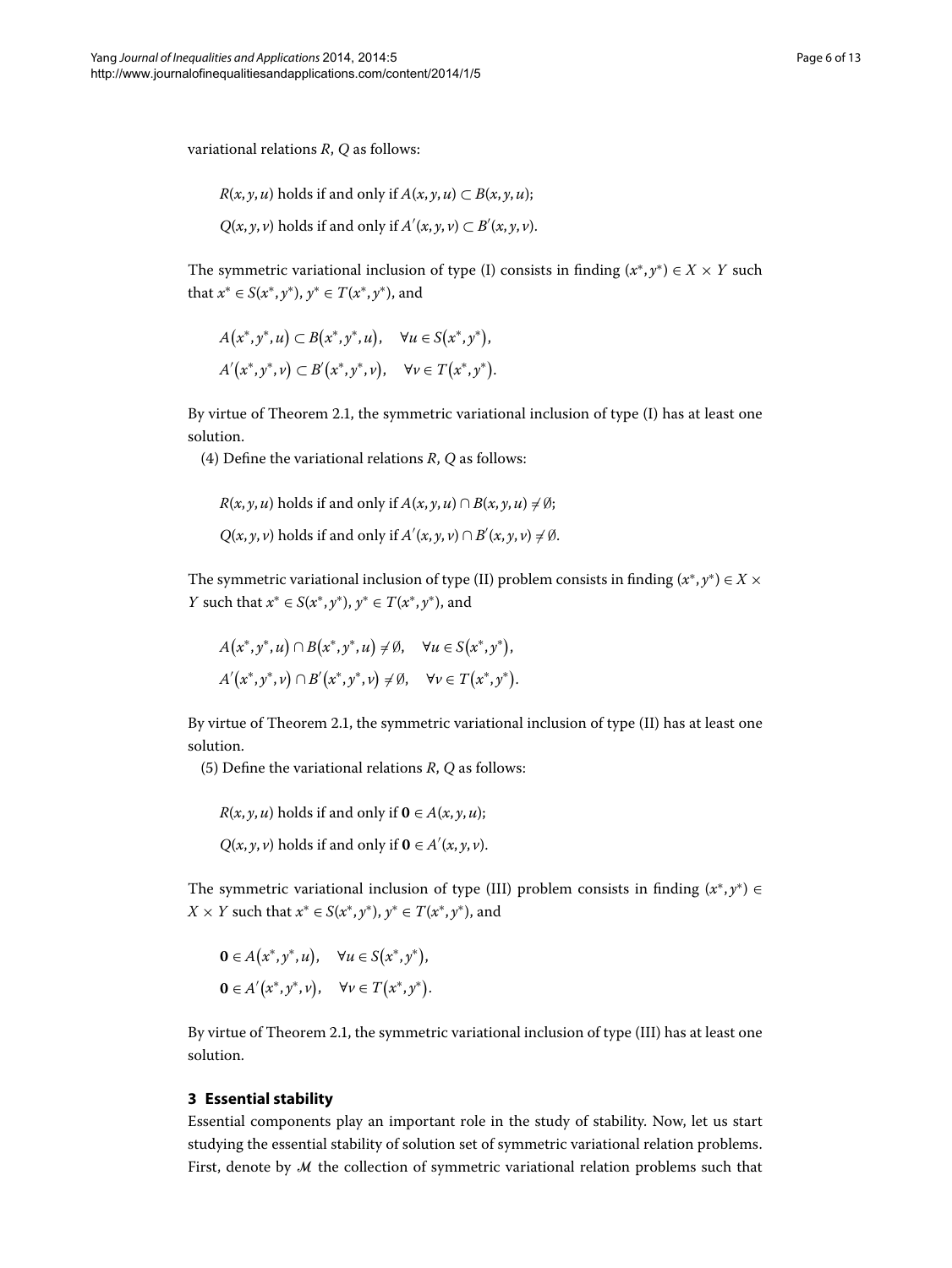all conditions of Theorem 2[.](#page-2-3)1 hold. For each  $q \in M$ , denote by  $\Lambda(q)$  the solution set of *q*. Thus, a set-valued correspondence  $\Lambda : \mathcal{M} \rightrightarrows X \times Y$  is well defined. To analyze the stability of  $\Lambda(q)$  in M, some topological structure in the collection M is also needed. For each  $q, q' \in \mathcal{M}$ , define the distance on  $\mathcal{M}$  by

$$
\rho(q,q') = \sup_{(x,y)\in X\times Y} h_X(S(x,y),S'(x,y)) + \sup_{(x,y)\in X\times Y} h_Y(T(x,y),T'(x,y)) + h(Gr(R),Gr(R')) + h'(Gr(Q),Gr(Q')),
$$

where  $h_X$  is the Hausdorff distance defined on *X*,  $h_Y$  is the Hausdorff distance defined on *Y*, *h* is the Hausdorff distance defined on  $X \times Y \times X$ , and *h*' is the Hausdorff distance defined on  $X \times Y \times Y$ . Clearly,  $(M, \rho)$  is a metric space.

**Definition 3.1** Let  $q \in M$ . An  $(x, y) \in \Lambda(q)$  is said to be an essential point of  $\Lambda(q)$  if, for any open neighborhood  $N(x, y)$  of  $(x, y)$  in  $X \times Y$ , there is a positive  $\delta$  such that  $N(x, y) \cap \Lambda(q') \neq \emptyset$  $\emptyset$  for any  $q' \in \mathcal{M}$  with  $\rho(q,q') < \delta$ .  $q$  is said to be essential if each  $(x, y) \in \Lambda(q)$  is essential.

**Definition 3.2** Let  $q \in M$ . A nonempty closed subset  $e(q)$  of  $\Lambda(q)$  is said to be an essential set of  $\Lambda(q)$  if, for any open set  $U$ ,  $e(q) \subset U$ , there is a positive  $\delta$  such that  $U \cap \Lambda(q') \neq \emptyset$  for any  $q' \in \mathcal{M}$  with  $\rho(q,q') < \delta$ .

<span id="page-6-2"></span>**Definition 3.3** Let  $q \in M$ . An essential subset  $m(q) \subset \Lambda(q)$  is said to be a minimal essential set of  $\Lambda(q)$  if it is a minimal element of the family of essential sets ordered by set inclusion. A component  $C(q)$  is said to be an essential component of  $\Lambda(q)$  if  $C(q)$  is essential.

<span id="page-6-0"></span>**Remark 3.1** (1) It is easy to see that the problem  $q \in \mathcal{M}$  is essential if and only if the mapping  $\Lambda : \mathcal{M} \rightrightarrows X \times Y$  is lower semicontinuous at *q*. (2) For two closed  $e_1(q) \subset e_2(q)$  $\Lambda(q)$ , if  $e_1(q)$  is essential, then  $e_2(q)$  is also essential.

<span id="page-6-1"></span>First of all, let us introduce some mathematical tools for the following proof, which can be found in  $[23-26]$  $[23-26]$ .

<span id="page-6-3"></span>**Lemma 3.1** ([23]) Let X and Y be two topological spaces with Y compact. If F is a closed *set-valued mapping from X to Y*, *then F is upper semi-continuous*.

**Lemma 3.2** ([24]) *If X, Y are two metric spaces, X is complete and F :*  $X \rightrightarrows Y$  *is upper semicontinuous with nonempty compact values*, *then the set of points*, *where F is lower semicontinuous*, *is a dense residual set in X*.

**Lemma 3.3** ([25[\]](#page-12-14)) *Let C, D be two nonempty, convex and compact subsets of linear normed space E*. *Then*

 $h(C, \lambda C + \mu D) \leq h(C, D),$ 

*where h is the Hausdorff distance defined on E, and*  $\lambda, \mu \geq 0, \lambda + \mu = 1$ .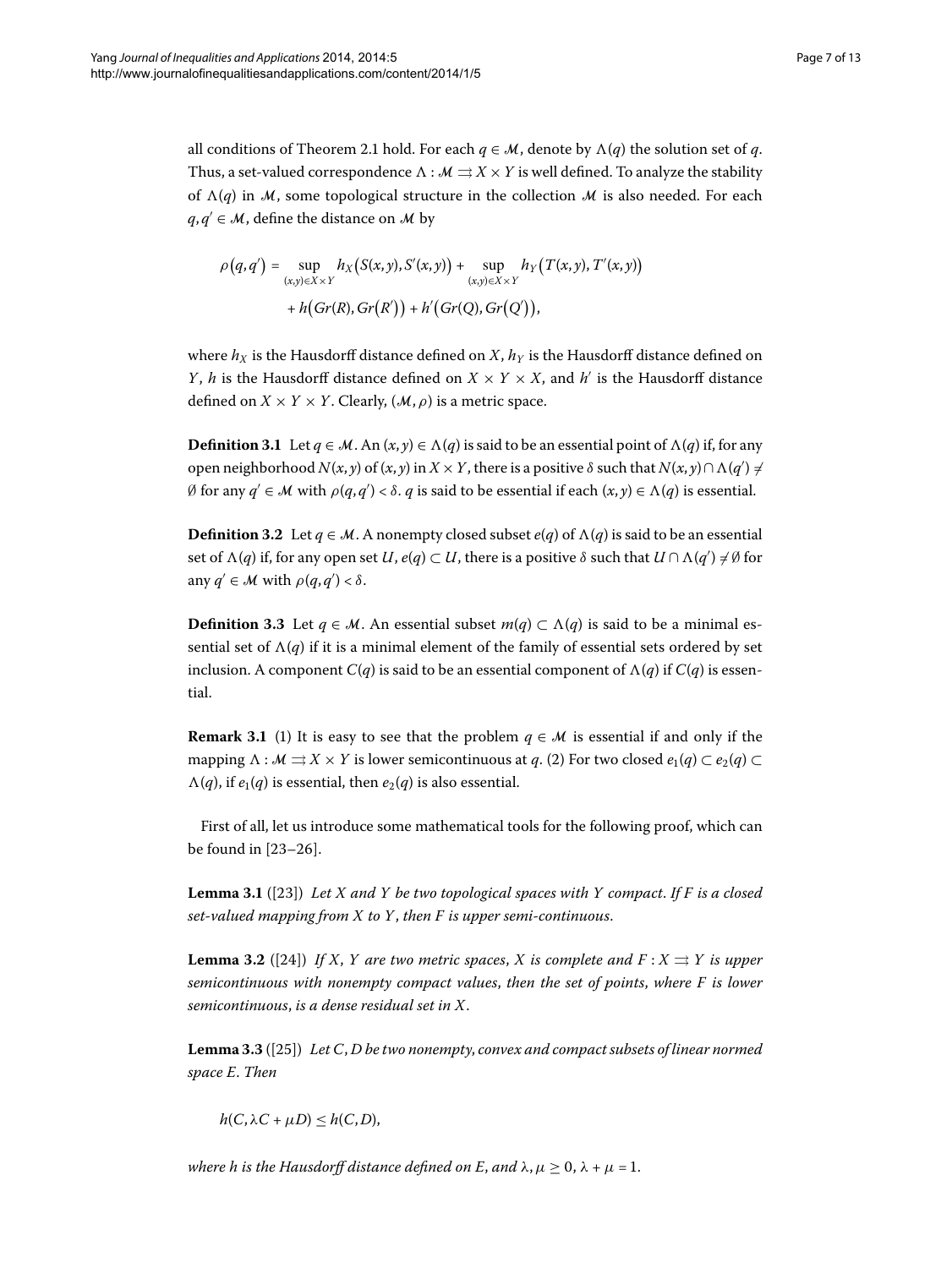<span id="page-7-2"></span><span id="page-7-0"></span>**Lemma 3.4** ([26]) Let  $(Y, \rho)$  be a metric space,  $K_1$  and  $K_2$  be two nonempty compact sub*sets of Y*, *V*<sub>1</sub> *and V*<sub>2</sub> *be two nonempty disjoint open subsets of Y*. *If*  $h(K_1, K_2) < \rho(V_1, V_2)$  :=  $\inf\{\rho(x,y)|x \in V_1, y \in V_2\}$ , then

$$
h\big(K_1,(K_1\setminus V_2)\cup (K_2\setminus V_1)\big)\leq h(K_1,K_2),
$$

*where h is the Hausdorff metric defined on Y*.

**Theorem 3.1** ( $M$ ,  $\rho$ ) *is a complete metric space*.

*Proof* Let  $\{q^n\}_{n=1}^{\infty}$  be any Cauchy sequence in M, then, for any  $\varepsilon > 0$ , there is  $N > 0$  such that  $\rho(q^n, q^m) < \varepsilon$  for any  $n, m > N$ , *i.e.*,

$$
\sup_{(x,y)\in X\times Y} h_X(S^n(x,y),S^m(x,y)) + \sup_{(x,y)\in X\times Y} h_Y(T^n(x,y),T^m(x,y))
$$
  
+  $h(Gr(R^n),Gr(R^m)) + h'(Gr(Q^n),Gr(Q^m)) \le \varepsilon$ 

for any  $n, m > N$ .

(1) Clearly, there exist set-valued mappings  $S: X \times Y \rightrightarrows X$ ,  $T: X \times Y \rightrightarrows Y$ , and a closed subset *A* of  $X \times Y \times X$ , a closed subset *B* of  $X \times Y \times Y$  such that  $S^n(x, y) \longrightarrow S(x, y)$ ,  $T^n(x, y) \longrightarrow T(x, y)$  for any  $(x, y) \in X \times Y$ , and *S*, *T* are continuous with nonempty convex compact values, and *Gr*( $R^n$ )  $\longrightarrow$  *A*, *Gr*( $Q^n$ )  $\longrightarrow$  *B*.

(2) Further, define the following symmetric variational relation  $q = (S, T, R, Q)$  by

 $R(x, y, u)$  holds if and only if  $(x, y, u) \in A$ ,

 $Q(x, y, v)$  holds if and only if  $(x, y, v) \in B$ .

Clearly,  $q^n \longrightarrow q$  under the distance  $\rho$ . We will show that  $q \in \mathcal{M}$ .

(i) Clearly,  $R(\cdot, \cdot, \cdot)$  and  $Q(\cdot, \cdot, \cdot)$  are closed.

<span id="page-7-1"></span>(ii) Suppose that there exist *y*  $\in$  *Y*, a finite subset {*x*<sub>1</sub>,...,*x*<sub>*n*</sub>} of *X* and *x*  $\in$  *co*{*x*<sub>1</sub>,...,*x*<sub>*n*</sub>} such that  $R(x, y, x_i)$  does not hold for each  $i \in \{1, \ldots, n\}$ , then  $(x, y, x_i) \notin A$  for each  $i \in$  $\{1, \ldots, n\}$ . Since  $q^m \longrightarrow q$ , then  $(x, y, x_i) \notin Gr(R^m)$  for each  $i \in \{1, \ldots, n\}$  and for enough large *m*, which implies that  $R^m(x, y, x_i)$  does not hold for each  $i \in \{1, \ldots, n\}$ . It is a contradiction. Thus, for any  $y \in Y$ , any finite subset  $\{x_1, \ldots, x_n\}$  of *X* and any  $x \in co\{x_1, \ldots, x_n\}$ , there is  $i \in \{1, ..., n\}$  such that  $R(x, y, x_i)$  holds. Similarly, for any  $x \in X$ , any finite subset  $\{y_1, ..., y_n\}$ of *Y* and any  $y \in co\{y_1, \ldots, y_n\}$ , there is  $i \in \{1, \ldots, n\}$  such that  $Q(x, y, y_i)$  holds. Hence  $q \in \mathcal{M}$ and  $(M, \rho)$  is complete.

**Theorem 3.2** *The solution mapping*  $\Lambda : \mathcal{M} \Rightarrow X \times Y$  *is upper semicontinuous with nonempty compact values*.

*Proof* The desired conclusion follows from Lemma 3[.](#page-6-0)1 as soon as we show that  $Graph(\Lambda)$ is closed. Let  $\{(q^n, x^n, y^n) \in \mathcal{M} \times X \times Y\}_{n=1}^{\infty}$  be a sequence converging to  $(q, x, y)$  such that  $(x^n, y^n) \in \Lambda(q^n)$  for any *n*. Then  $x^n \in S^n(x^n, y^n)$  and  $y^n \in T^n(x^n, y^n)$ ,  $R^n(x^n, y^n, u)$  and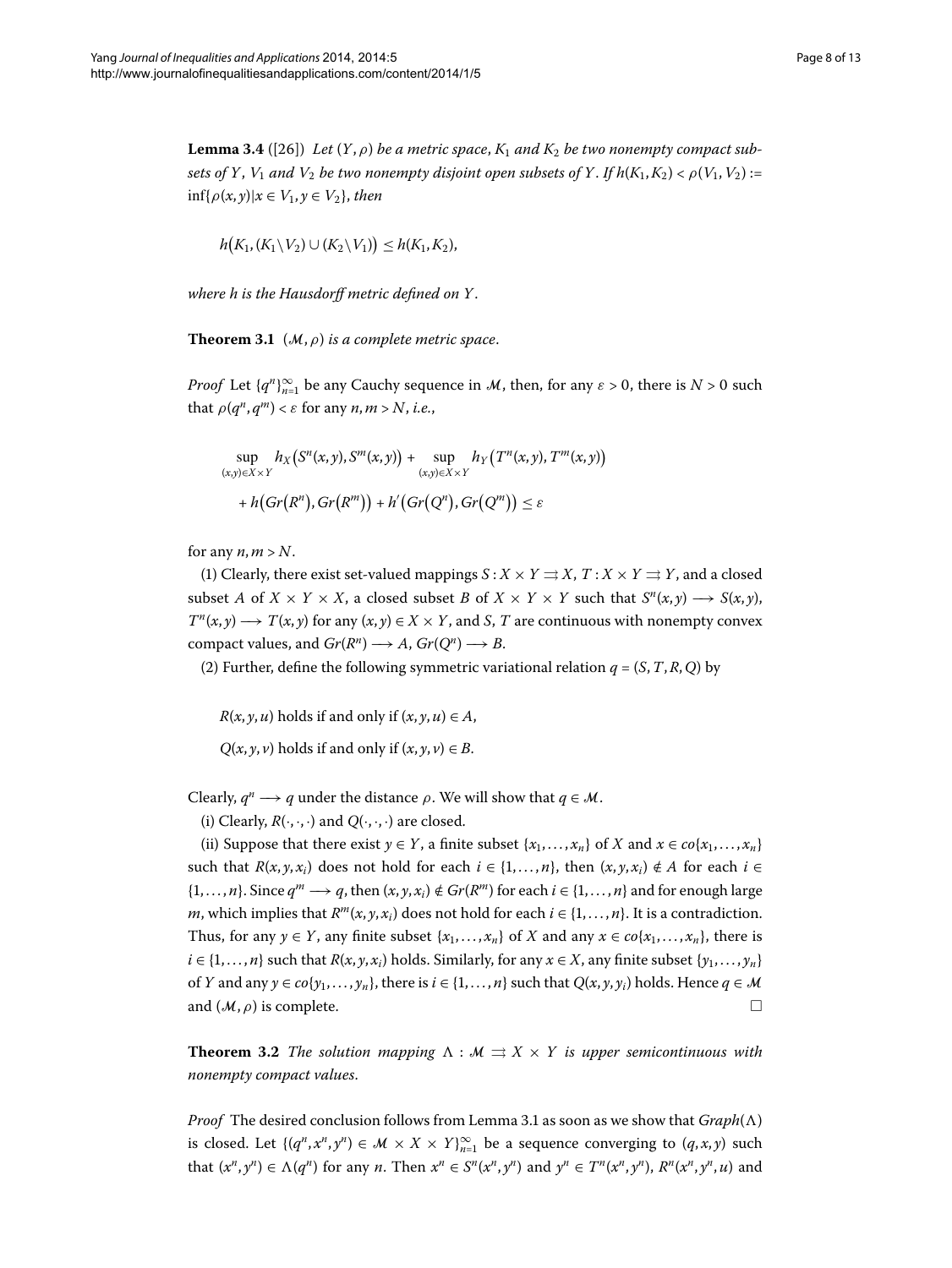$Q^{n}(x^{n},y^{n},\nu)$  hold for any  $u \in S^{n}(x^{n},y^{n})$  and any  $\nu \in T^{n}(x^{n},y^{n})$ . Since  $q^{n} \longrightarrow q$ , it follows that  $x \in S(x, y)$  and  $y \in T(x, y)$ .

Suppose that there exists  $u_0 \in S(x, y)$  such that  $R(x, y, u_0)$  does not hold, then there exists  $u^n \text{ ∈ } S^n(x^n, y^n)$  such that  $u^n \longrightarrow u_0$ , and  $(x, y, u_0) \notin Gr(R)$ . For enough large *n*, we have  $(x^n, y^n, u^n) \notin Gr(R^n)$ , *i.e.*,  $R^n(x^n, y^n, u^n)$  does not hold. It is a contradiction. Therefore  $R(x, y, u)$  holds for any  $u \in S(x, y)$ . Similarly,  $Q(x, y, v)$  holds for any  $v \in T(x, y)$ . Hence  $(x, y) \in \Lambda(q).$ 

**Theorem .** *There exists a dense residual subset* G *of* M *such that q is essential for each*  $q \in \mathcal{G}$ .

*Proof* Since the metric space  $(M, \rho)$  is complete (by Theorem 3.1), and the mapping  $\Lambda : \mathcal{M} \rightrightarrows X \times Y$  is upper semicontinuous with compact values (by Theorem 3[.](#page-7-1)2), by Lemma 3[.](#page-6-1)2,  $\Lambda$  is lower semicontinuous on a dense residual subset  $\beta$  of M. Thus, by Re-mark 3[.](#page-6-2)1(1), *q* is essential for each *q* ∈ *G*.

**Theorem 3.4** For each  $q \in M$ , there exists at least one minimal essential subset of  $\Lambda(q)$ .

<span id="page-8-0"></span>*Proof* By Theorem 3.2,  $\Lambda : \mathcal{M} \rightrightarrows X \times Y$  is upper semicontinuous with compact values, that is, for each open set  $O \supset \Lambda(q)$ , there exists  $\delta > 0$  such that  $O \supset \Lambda(q')$  for any  $q' \in M$  with *ρ*( $q, q^\prime$ ) < *δ*. Hence  $Λ(q)$  is an essential set of itself. Let  $Θ$  denote the family of all essential sets of  $\Lambda(q)$  ordered by set inclusion. Then  $\Theta$  is nonempty and every decreasing chain of elements in  has a lower bound (because by the compactness the intersection is in ); therefore, by Zorn's lemma,  $\Theta$  has a minimal element and it is a minimal essential set of  $\Lambda(q)$ .

#### **Theorem 3.5** For each  $q \in M$ , every minimal essential subset of  $\Lambda(q)$  is connected.

*Proof* For each  $q \in M$ , let  $m(q) \subset \Lambda(q)$  be a minimal essential subset of  $\Lambda(q)$ . Suppose that  $m(q)$  is not connected, then there exist two non-empty compact subsets  $c_1(q)$ ,  $c_2(q)$  with *m*(*q*) =  $c_1$ (*q*) ∪  $c_2$ (*q*), and there exist two disjoint open subsets  $V_1$ ,  $V_2$  of  $X \times Y$  such that *V*<sub>1</sub>  $\supset$  *c*<sub>1</sub>(*q*), *V*<sub>2</sub>  $\supset$  *c*<sub>2</sub>(*q*). Since *m*(*q*) is a minimal essential set of  $\Lambda$ (*q*), neither *c*<sub>1</sub>(*q*) nor *c*<sub>2</sub>(*q*) is essential. There exist two open sets  $O_1 \supset c_1(q)$ ,  $O_2 \supset c_2(q)$  such that, for any  $\delta > 0$ , there exist  $q^1, q^2 \in \mathcal{M}$  with

 $\rho(q, q^1) < \delta,$   $\rho(q, q^2) < \delta,$   $\Lambda(q^1) \cap O_1 = \emptyset,$   $\Lambda(q^2) \cap O_2 = \emptyset.$ 

Denote *W*<sub>1</sub> = *V*<sub>1</sub> ∩ *O*<sub>1</sub>, *W*<sub>2</sub> = *V*<sub>2</sub> ∩ *O*<sub>2</sub>, we know that *W*<sub>1</sub>, *W*<sub>2</sub> are open, *W*<sub>1</sub> ⊃ *c*<sub>1</sub>(*q*), *W*<sub>2</sub> ⊃ *c*<sub>2</sub>(*q*), and we may assume that  $V_1 \supset \overline{W}_1$ ,  $V_2 \supset \overline{W}_2$ . Denote  $G_1 = W_1 \times X$  and  $G_2 = W_2 \times Y$ ,  $\inf\{d(a,b)|x \in G_1, b \in G_2\} = \varepsilon > 0.$ 

Since  $m(q)$  is essential and  $m(q) \subset (W_1 \cup W_2)$ , there exists  $0 < \delta^* < \varepsilon$  such that  $\Lambda(q') \cap$  $(W_1 \cup W_2) \neq \emptyset$  for any  $q' \in \mathcal{M}$  with  $\rho(q,q') < \delta^*$ . Since  $m(q)$  is a minimal essential set of  $\Lambda(q)$ , neither  $c_1(q)$  nor  $c_2(q)$  is essential. Thus, for  $\frac{\delta^*}{32} > 0$ , there exist two  $q^1, q^2 \in \mathcal{M}$  such that

$$
\Lambda(q^1) \cap W_1 = \emptyset, \qquad \Lambda(q^2) \cap W_2 = \emptyset, \qquad \rho(q^1, q) < \frac{\delta^*}{32}, \qquad \rho(q^2, q) < \frac{\delta^*}{32}.
$$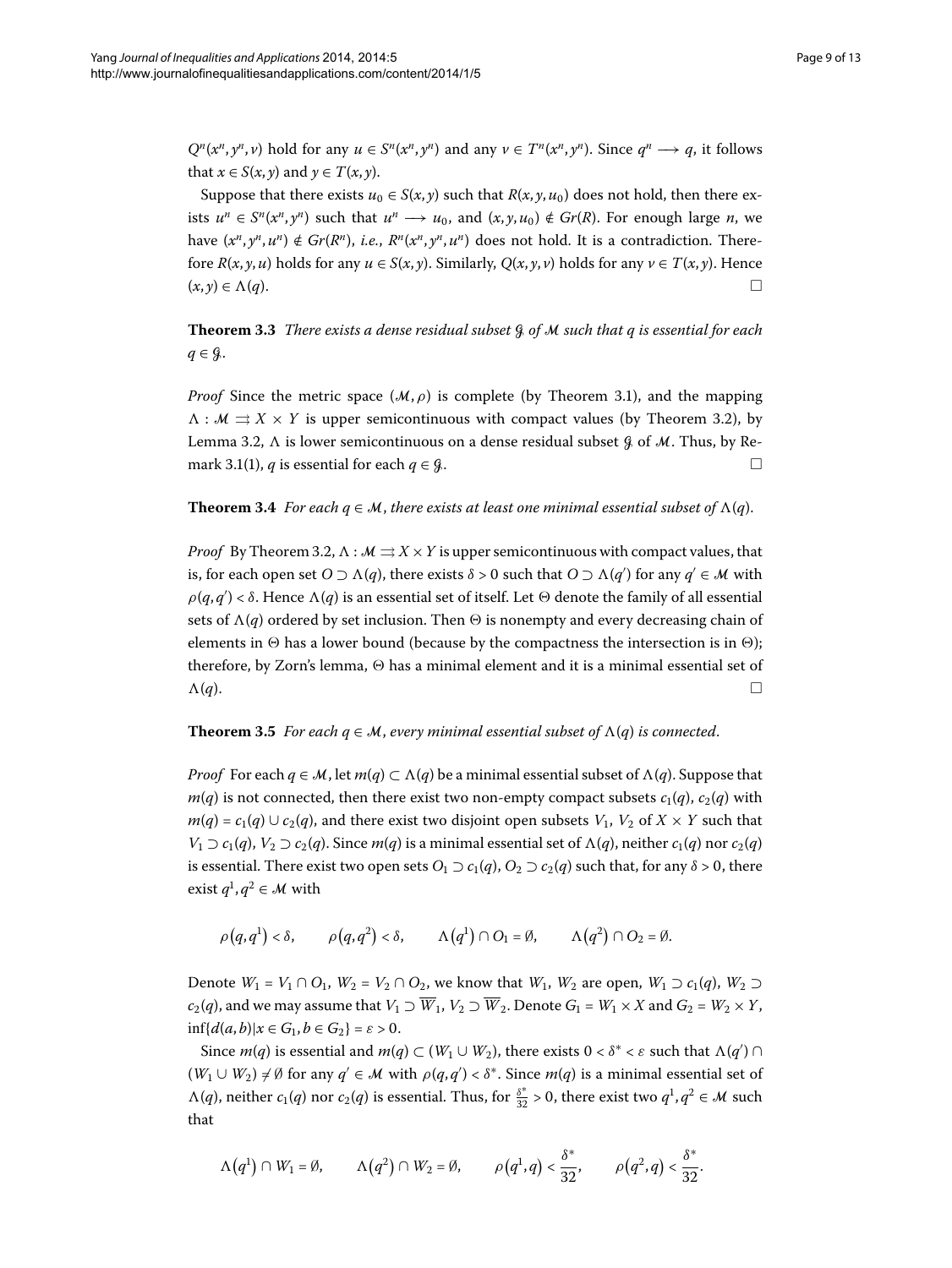Thus

$$
\rho\big(q^1,q^2\big)<\frac{\delta^*}{16}.
$$

Next, define the symmetric variational relation problem  $q' = (S', T', R', Q')$  by

$$
S'(x, y) = \lambda(x, y)S^{1}(x, y) + \mu(x, y)S^{2}(x, y),
$$
  
\n
$$
T'(x, y) = \lambda(x, y)T^{1}(x, y) + \mu(x, y)T^{2}(x, y),
$$
  
\n
$$
A = [Gr(R^{1})\backslash G_{2}] \cup [Gr(R^{2})\backslash G_{1}],
$$
  
\n
$$
B = [Gr(Q^{1})\backslash G_{2}] \cup [Gr(Q^{2})\backslash G_{1}],
$$
  
\n
$$
R'(x, y, u)
$$
 holds if and only if  $(x, y, u) \in A$ ,  
\n
$$
Q'(x, y, v)
$$
 holds if and only if  $(x, y, v) \in B$ ,

where

$$
\lambda(x,y) = \frac{d((x,y), \overline{W}_2)}{d((x,y), \overline{W}_1) + d((x,y), \overline{W}_2)}, \quad \forall (x,y) \in X \times Y,
$$

$$
\mu(x,y) = \frac{d((x,y), \overline{W}_1)}{d((x,y), \overline{W}_1) + d((x,y), \overline{W}_2)}, \quad \forall (x,y) \in X \times Y.
$$

Easily, we can check that

(i)  $S'$ ,  $T'$  are continuous with nonempty compact convex values.

(ii) Since *Gr*( $R$ <sup>1</sup>) and *Gr*( $R$ <sup>2</sup>) are closed in *X* × *Y* × *X*, *A* is closed in *X* × *Y* × *X*, which implies that  $R'(\cdot,\cdot,\cdot)$  is closed. Similarly,  $Q'(\cdot,\cdot,\cdot)$  is closed.

(iii) Suppose that there exist *y* ∈ *Y*, a finite subset { $x$ <sup>1</sup>,..., $x$ <sup>*n*</sup>} ⊂ *X* and  $x \in co\{x$ <sup>1</sup>,..., $x$ <sup>*n*</sup>} such that  $R'(x, y, x^i)$  does not hold for any  $i \in \{1, ..., n\}$ , then

$$
(x, y, x^i) \notin A = [Gr(R^1)\setminus G_2] \cup [Gr(R^2)\setminus G_1], \quad \forall i \in \{1, ..., n\}.
$$

As  $W_1 \cap W_2 = \emptyset$ , without loss of generality, we may assume that  $(x, y) \in (X, Y) \setminus W_1$ . Therefore,

$$
(x, y, xi) \notin Gr(R2) \setminus G_1, \quad \forall i \in \{1, ..., n\},
$$

*i.e.*,

$$
(x,y,x^i) \notin Gr(R^2) \cap [(X,Y) \setminus W_1 \times X], \quad \forall i \in \{1,\ldots,n\},\
$$

which implies that  $(x, y, x^i) \in Gr(R^2)$  for any  $i \in \{1, ..., n\}$ . Thus  $R^2(x, y, x^i)$  does not hold for any  $i \in \{1, \ldots, n\}$ , which is a contradiction. Hence, for any  $\gamma \in Y$ , any finite subset  $\{x^1, \ldots, x^n\}$ of *X* and any  $x \in co\{x^1, \ldots, x^n\}$ , there is  $i \in \{1, \ldots, n\}$  such that  $R'(x, y, x^i)$  holds. Similarly, for any  $x \in Y$ , any finite subset  $\{y^1, \ldots, y^n\}$  of  $Y$  and any  $y \in co\{y^1, \ldots, y^n\}$ , there is  $i \in \{1, \ldots, n\}$ such that  $Q'(x, y, y^i)$  holds. Hence  $q' \in M$ .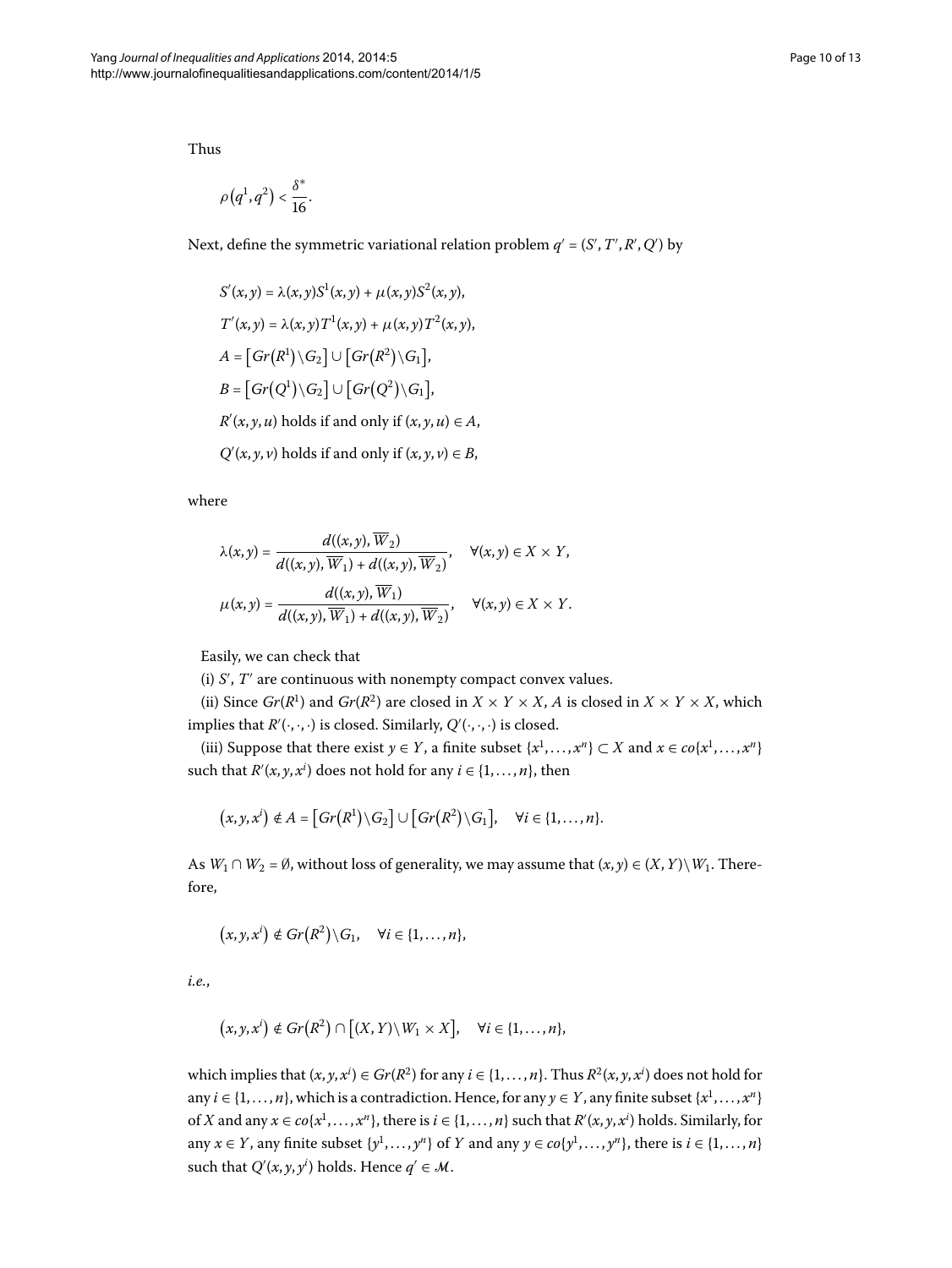(iv) Further, by Lemma 3[.](#page-6-3)3 and Lemma 3.4, we have

$$
\sup_{(x,y)\in X\times Y} h_X(S(x,y), S'(x,y)) \leq \sup_{(x,y)\in X\times Y} h_X(S(x,y), S^1(x,y)) \n+ \sup_{(x,y)\in X\times Y} h_X(S^1(x,y), S'(x,y)) \n\leq \frac{\delta^*}{32} + \frac{\delta^*}{16} \n\leq \frac{3}{32} \delta^*, \n\sup_{(x,y)\in X\times Y} h_Y(T(x,y), T'(x,y)) \leq \sup_{(x,y)\in X\times Y} h_Y(T(x,y), T^1(x,y)) \n+ \sup_{(x,y)\in X\times Y} h_Y(T^1(x,y), T'(x,y)) \n\leq \frac{\delta^*}{32} + \frac{\delta^*}{16} \n\leq \frac{3}{32} \delta^*, \n h(Gr(R), Gr(R')) \leq h(Gr(R), Gr(R^1)) + h(Gr(R^1), Gr(R')) \n\leq \frac{\delta^*}{32} + \frac{\delta^*}{16} \n\leq \frac{3}{32} \delta^*, \n h'(Gr(Q), Gr(Q')) \leq h'(Gr(Q), Gr(Q^1)) + h'(Gr(Q^1), Gr(Q')) \n\leq \frac{\delta^*}{32} + \frac{\delta^*}{16} \n\leq \frac{3}{32} \delta^*.
$$

Hence

$$
\rho(q',q) = \sup_{(x,y)\in X\times Y} h_X(S(x,y),S'(x,y)) + \sup_{(x,y)\in X\times Y} h_Y(T(x,y),T'(x,y))
$$
  
+ 
$$
h(Gr(R),Gr(R')) + h'(Gr(Q),Gr(Q'))
$$
  

$$
\leq \frac{3}{8}\delta^*
$$
  

$$
< \delta^*.
$$

Thus  $q' \in \mathcal{M}$  and  $\rho(q', q) < \delta^*$ .

Since

$$
(\Lambda(q') \cap W_1) \cup (\Lambda(q') \cap W_2) = \Lambda(q') \cap (W_1 \cup W_2) \neq \emptyset,
$$

we assume  $\Lambda(q') \cap W_1 \neq \emptyset$  without loss of generality. Then there exists  $(\overline{x}, \overline{y}) \in \Lambda(q') \cap W_1$ such that  $(\overline{x}, \overline{y}) \in W_1$ ,  $\overline{x} \in S'(\overline{x}, \overline{y})$ ,  $\overline{y} \in T'(\overline{x}, \overline{y})$ , and  $R'(\overline{x}, \overline{y}, u)$  and  $Q'(\overline{x}, \overline{y}, v)$  hold for any  $u \in$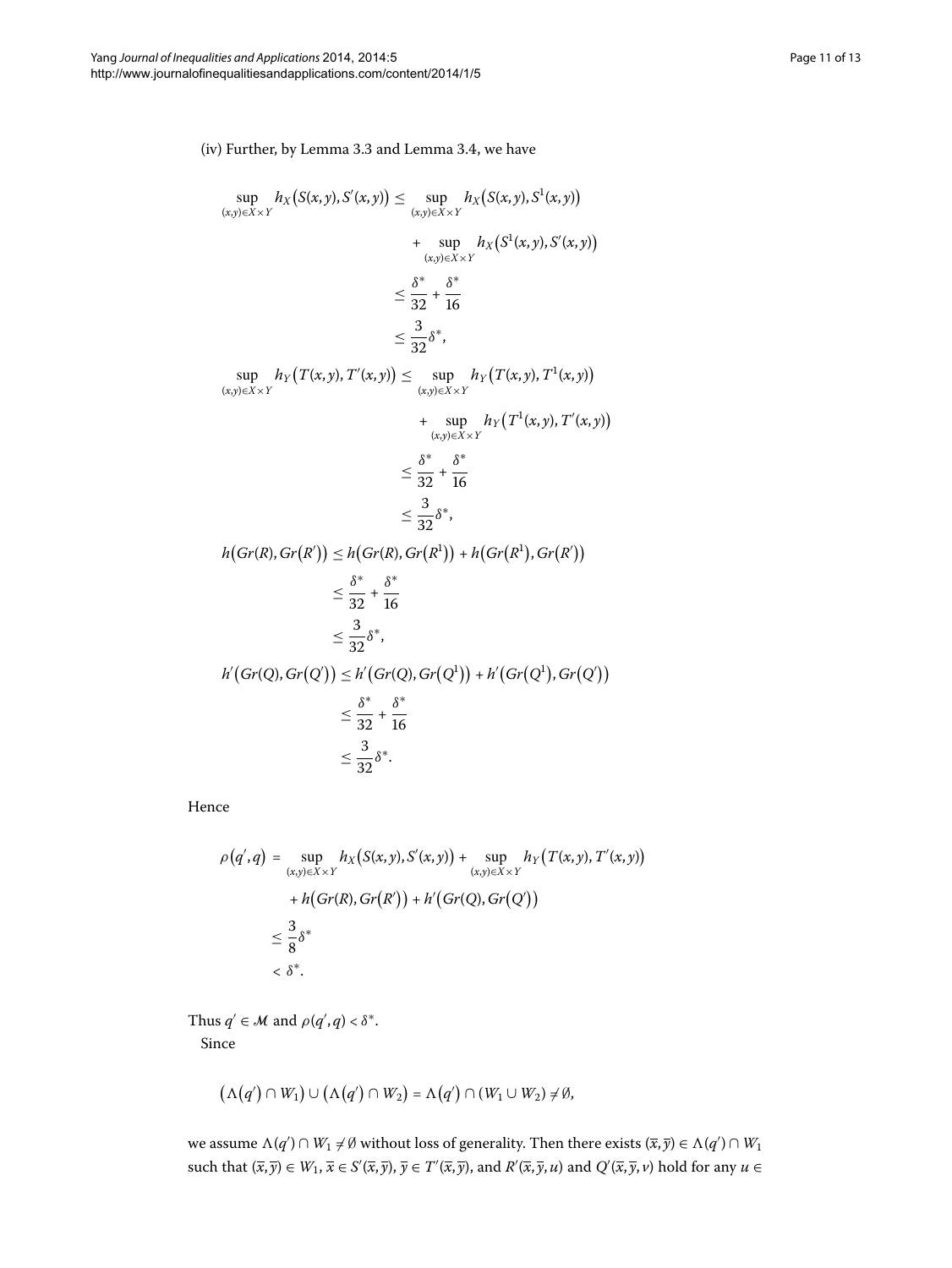$S'(\overline{x}, \overline{y})$  and any  $\nu \in T'(\overline{x}, \overline{y})$ . Since  $(\overline{x}, \overline{y}) \in W_1$ ,

$$
S'(\overline{x}, \overline{y}) = S^1(\overline{x}, \overline{y}), \qquad T'(\overline{x}, \overline{y}) = T^1(\overline{x}, \overline{y}),
$$
  

$$
R^1(\overline{x}, \overline{y}, u) \quad \text{and} \quad Q^1(\overline{x}, \overline{y}, v) \text{ hold } \forall u \in S^1(\overline{x}, \overline{y}), \forall v \in T^1(\overline{x}, \overline{y}),
$$

which implies that  $(\bar{x}, \bar{y}) \in \Lambda(q^1)$ . Hence  $\Lambda(q^1) \cap W_1 \neq \emptyset$ , which contradicts  $\Lambda(q^1) \cap W_1 = \emptyset$ . Thus  $m(q)$  is connected.

**Theorem 3.6** For each  $q \in M$ , there exists at least one essential component of  $\Lambda(q)$ .

*Proof* By Theorem 3[.](#page-8-0)5, there exists at least one connected minimal essential subset  $m(q)$ of  $\Lambda(q)$ . Thus, there is a component *C* of  $\Lambda(q)$  such that  $m(q) \subset C$ . It is obvious that *C* is essential by Remark 3.1(2). Thus *C* is an essential component.  $\Box$ 

**Remark 3.2** Our paper has improved the results of [5]. (i) The symmetric (vector) quasi-equilibrium problem is a special case of symmetric variational relation problem; (ii) In [5[\]](#page-11-4), the existence of essential connected components is based on disturbance of *S*, *T* for fixed  $f_0$ ,  $g_0$  (see Section 4 in [5[\]](#page-11-4)), but the existence of essential connected components in our paper is based on disturbance of *S*, *T*, *R*, *Q*, which are more general.

#### **4 Conclusion**

In this paper, symmetric variational relation problems are introduced, and we establish the existence theorem of solutions of symmetric variational relation problems. Further, we study the notion of essential stability of equilibria of symmetric variational relation problems. Our paper improves the results of [5].

#### **Competing interests**

The author declares that they have no competing interests.

#### <span id="page-11-0"></span>**Author's contributions** The author read and approved the final manuscript.

#### <span id="page-11-1"></span>**Acknowledgements**

<span id="page-11-3"></span><span id="page-11-2"></span>Supported by the open project of Key Laboratory of Mathematical Economics (SUFE), Ministry of Education (Project Number: 201309KF02).

#### <span id="page-11-4"></span>Received: 25 July 2013 Accepted: 1 December 2013 Published: 02 Jan 2014

#### <span id="page-11-5"></span>**References**

- 1. Noor, MA, Oettli, W: On general nonlinear complementarity problems and quasi-equilibria. Matematiche XLIX, 313-331 (1994)
- <span id="page-11-6"></span>2. Blum, E, Oettli, W: From optimization and variational inequalities to equilibrium problems. Math. Stud. 63, 123-145 (1994)
- <span id="page-11-7"></span>3. Fu, JY: Symmetric vector quasi-equilibrium problems. J. Math. Anal. Appl. 285, 708-713 (2003)
- <span id="page-11-8"></span>4. Farajzadeh, AP: On the symmetric vector quasi-equilibrium problems. J. Math. Anal. Appl. 322, 1099-1110 (2006)
- 5. Chen, JC, Gong, XH: The stability of set of solutions for symmetric vector quasi-equilibrium problems. J. Optim. Theory Appl. 136(3), 359-374 (2008)
- 6. Zhang, WY: Well-posedness for convex symmetric vector quasi-equilibrium problems. J. Math. Anal. Appl. 387(2), 909-915 (2012)
- 7. Long, XJ, Huang, NJ: Metric characterizations of *α*-well-posedness for symmetric quasi-equilibrium problems. J. Glob. Optim. 45(3), 459-471 (2009)
- 8. Fakhar, M, Zafarani, J: Generalized symmetric vector quasiequilibrium problems. J. Optim. Theory Appl. 136, 397-409 (2008)
- 9. Luc, DT: An abstract problem in variational analysis. J. Optim. Theory Appl. 138, 65-76 (2008)
- 10. Khanh, PQ, Luc, DT: Stability of solutions in parametric variational relation problems. Set-Valued Var. Anal. 16(7-8), 1015-1035 (2008)